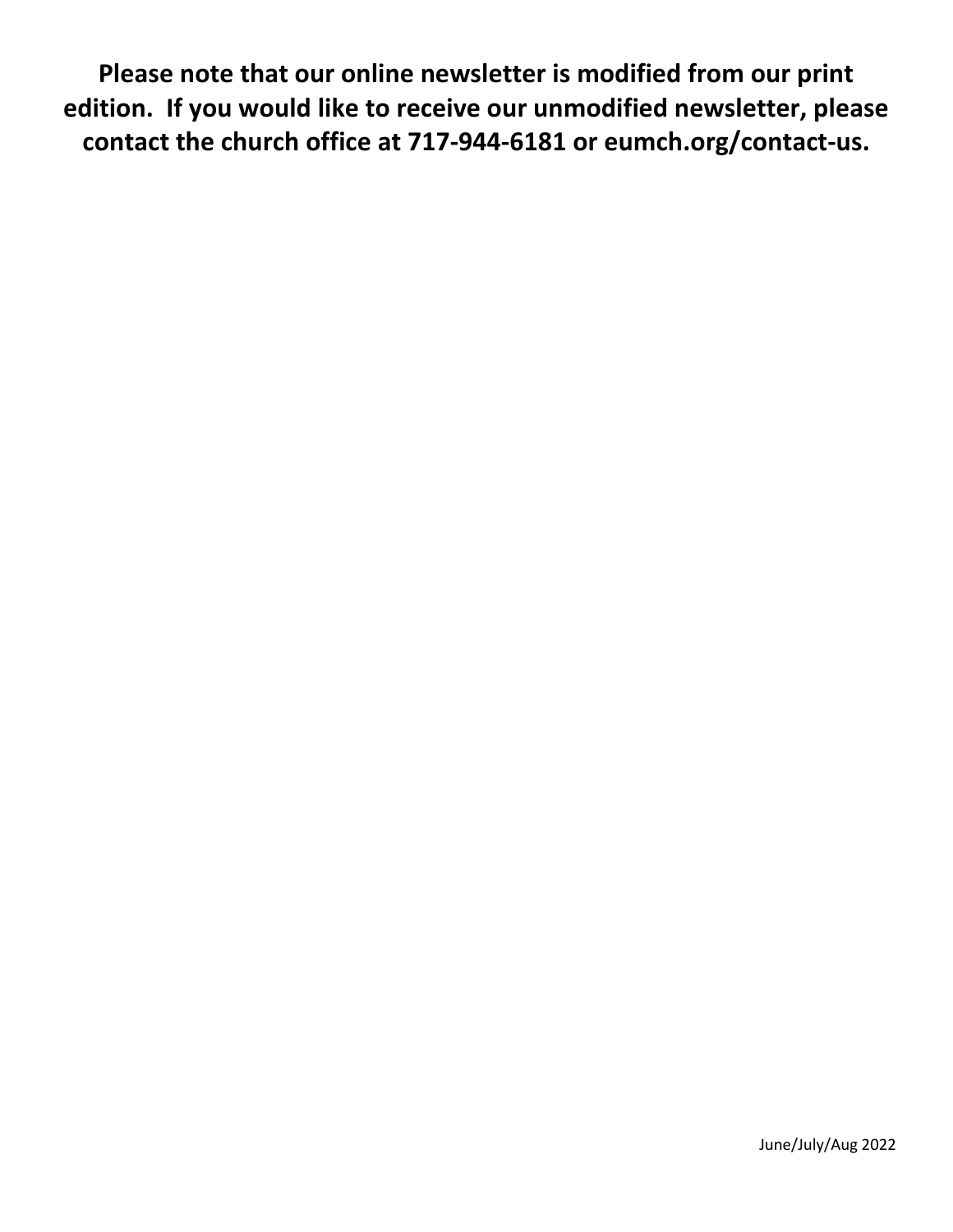

### **From the Pastor's Pen**



Many of us have fond memories of Vacation Bible School-as children and/or adults. As a child I loved spending time at church with my friends learning, playing, creating, and singing. Now I love watching children do the same as an adult. As a pastor I have been awed time and time again by the effort volunteers have put into VBS with the hope that the children might grow closer to God.

With VBS upon us we have the chance to make a difference in the lives of children in our community. For some VBS is the entry point for a child and the child's family into the church. Some children will have seeds planted at VBS that could change the trajectory of their lives. VBS can be a powerful way to share the love of Jesus.

It is an opportunity to not just share the love of Jesus with Evan's children, but also the children in our neighborhoods and larger community. Please prayerfully consider inviting a child that you know. The Water Street VBS team had been working hard and it will be a blessing to that child. I look forward to the new memories we will create together as we learn more about God's love for us.

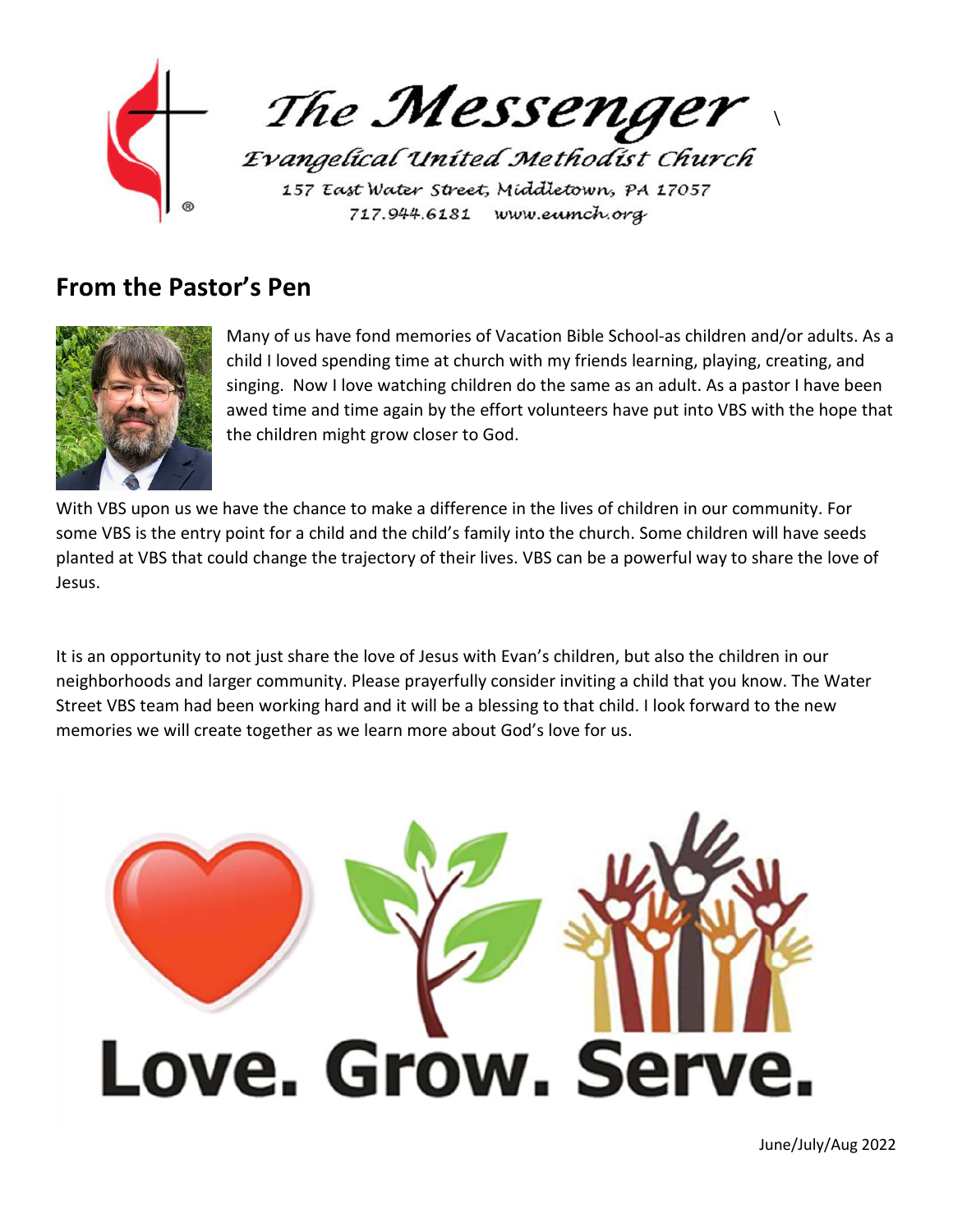June 5 (Pentecost) Focus: Pentecost Scripture: Acts 2: 1-21

June 12 (Trinity Sunday/Peace with Justice)

Focus: Leaning on the Spirit Scripture: John 15: 26-16:15

- June 19 (Father's Day) Pastor is on vacation. Service led by our kids, youth & young adults.
- June 26 (Summer Harvest) Pastor is on vacation. Rev. Bob Graybill.

July 3

Focus: Leap of Faith Sermon Series: Elijah Scripture: 1 Kings 18: 1-15

July 10

Focus: Refined by God Sermon Series: Does God Care? Scripture: Malachi 3: 1-7

July 17

Focus: God and Depression Sermon Series: Elijah Scripture: 1 Kings 19: 3-11A

#### July 24

Focus: Still Small Voice of God and hope/purpose Sermon Series: Elijah Scripture: 1 Kings 19: 11-18

July 31 (Hunger Fund Sunday) Focus: Tolerating Sin Sermon Series: Does God Care? Scripture: Malachi 1: 6-2:9

August 7

Focus: Wearing God Sermon Series: Does God Care? Scripture: Malachi 1: 1-5; 2: 10-17

August 14

Focus: Refined by God Sermon Series: Does God Care? Scripture: Malachi 3: 1-7

August 21

Focus: Growing in faith and testing God Sermon Series: Does God Care? Scripture: Malachi 3: 8-15

August 28 (Hunger Fund Sunday) Focus: Changed Hearts/A Different Way Sermon Series: Does God Care? Scripture: Malachi 3: 16-4:6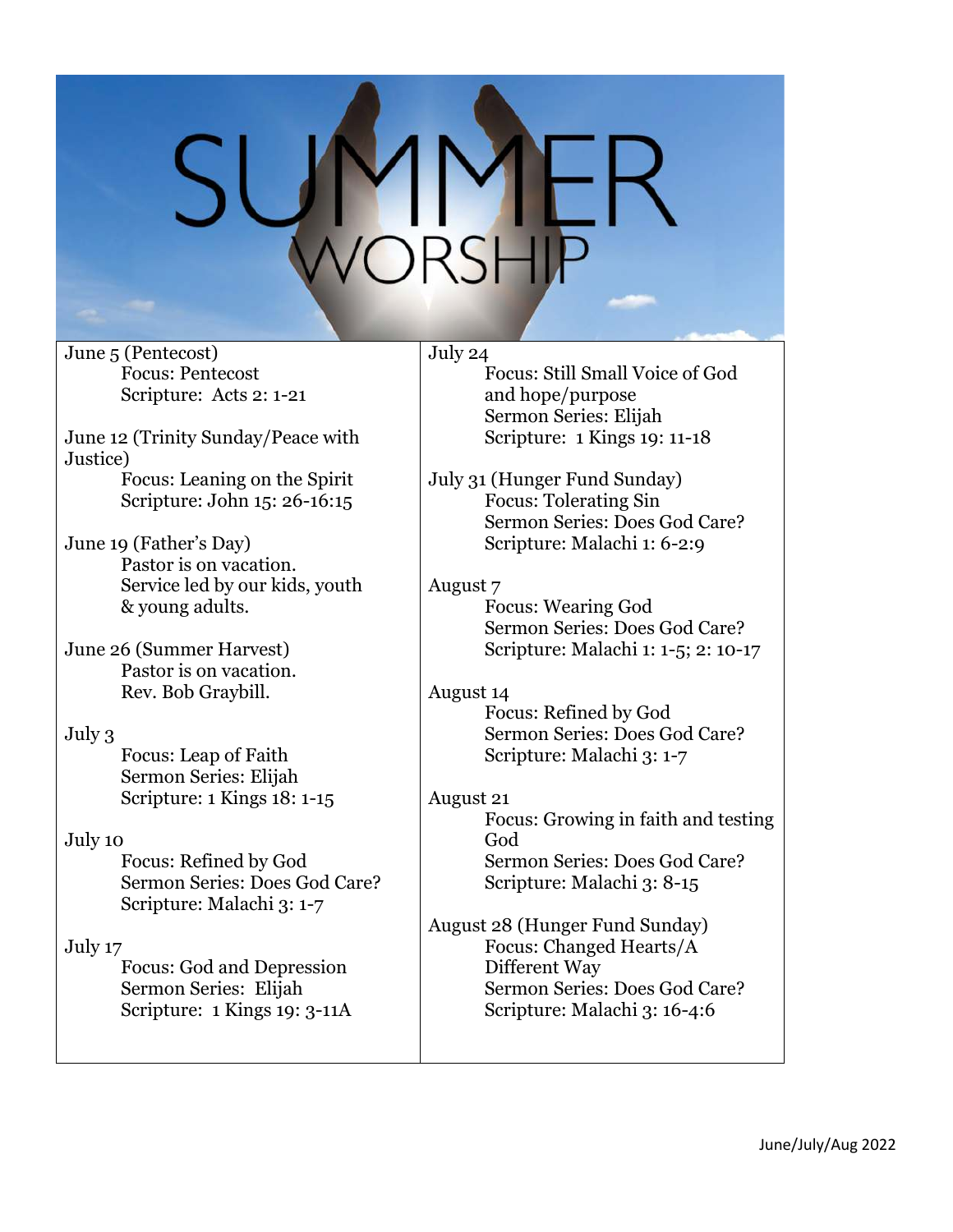#### **COMMUNITY DINNER UPDATES**

April 11 - We sold 120 adult tickets, plus 4 children at our roast turkey dinner. This gave us a profit of \$760 which will be distributed is as follows:

\$100 will go to the church for supplies, etc. \$165 to the church \$165 to the church Capital Improvement Fund \$165 to the Sunshine Fund \$165 to the Dinner Committee

May 9 - We sold 142 adult tickets at our roast turkey dinner. This gave us a profit of \$964.00 which will be distributed as follows:

\$100 will go to the church for supplies, etc. \$216 to the church \$216 to the church Capital Improvement Fund \$216 to the Sunshine Fund

\$216 to the Dinner Committee



More news on our community dinners will be in our fall newsletter.



#### **Pastor on Vacation**

Pastor Andrew will be on vacation from June 18<sup>th</sup> through July2<sup>nd</sup>. Pastor Adam Wells of Calvary Orthodox Presbyterian Church (OPC) in Middletown and Pastor Jenn Parks-Snyder of First UMC Hershey and Rev. Cliff Flick will be covering for him.

If you need pastoral services while he is away, please contact the church office.

#### **SPONSORSHIPS AVAILABLE**

If you would like to support Evangelical UMC with a monthly, quarterly or one time sponsorship please contact the office to find out what dates are available. 717-944-6181

| Radio Broadcast | \$40.00 |
|-----------------|---------|
| Altar Flowers   | \$25.00 |
| Sunday Bulletin | \$20.00 |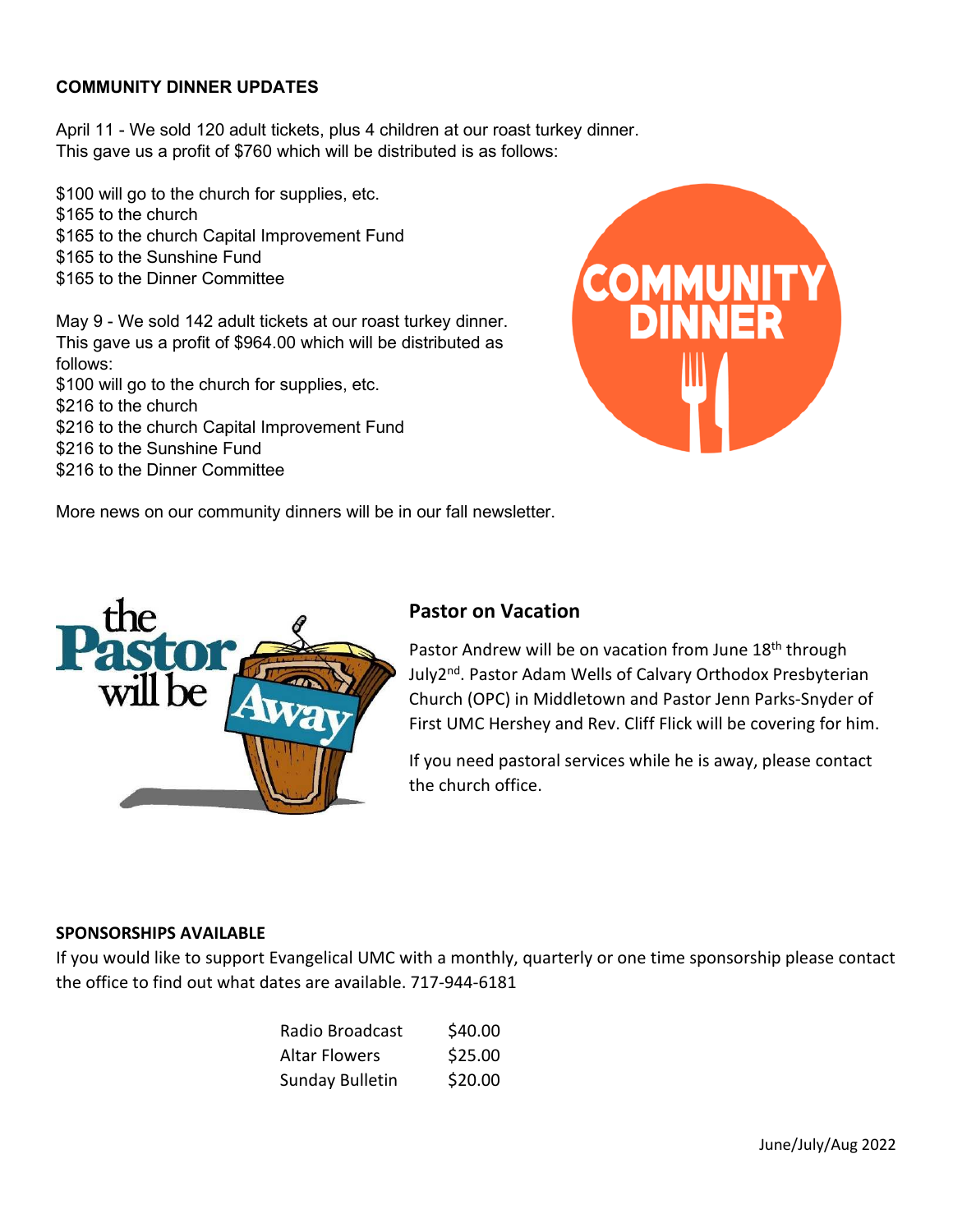



#### **Musical, Mobile Singing Telegrams, June 25th/26th**

Cliff and Wendy Flick, former singers with Fred Waring & the Pennsylvanians, are offering to sing in person for loved ones, friends, or strangers you'd like to get to know the weekend of Saturday, June 25<sup>th</sup> and/or Sunday afternoon/evening, June 26<sup>th</sup>. All proceeds will go to support the church's Furnace/AC replacement cost.

The Flicks have a large repertoire of music for folks of all ages and stages: Religious, show tunes, humorous, kid's songs, love songs, patriotic, etc. For \$20.00 per visit, Cliff & Wendy will visit and sing two or three of their songs on your behalf. This could be a belated Mother's or Father's Day sentiment, Birthday/Anniversary celebration, or simply an "I'm thinking of you" message. No destination is too far, Facetime or equivalent is also an option for out-of-state. The Deadline is Monday, June 20. Please contact church office for more details.

#### **Interactive Game Night at the Church**

On Saturday eve, July 23rd, starting at 6:30 PM, come one, come all to Evangelical UMC's first interactive game show night in support of the church's Furnace/AC replacement cost. Wendy Sperling Flick, winner of two nationally televised celebrity game shows from the 1980s will be showing both "Name That Tune" and "\$25,000 Pyramid", stopping along the way to describe her experience and allowing participants to play along and answer questions with her. Come and enjoy the challenge of the games, along with wonderful fellowship. Drinks and snacks will be provided. A free-will offering will be taken in support of the church's HVAC project.

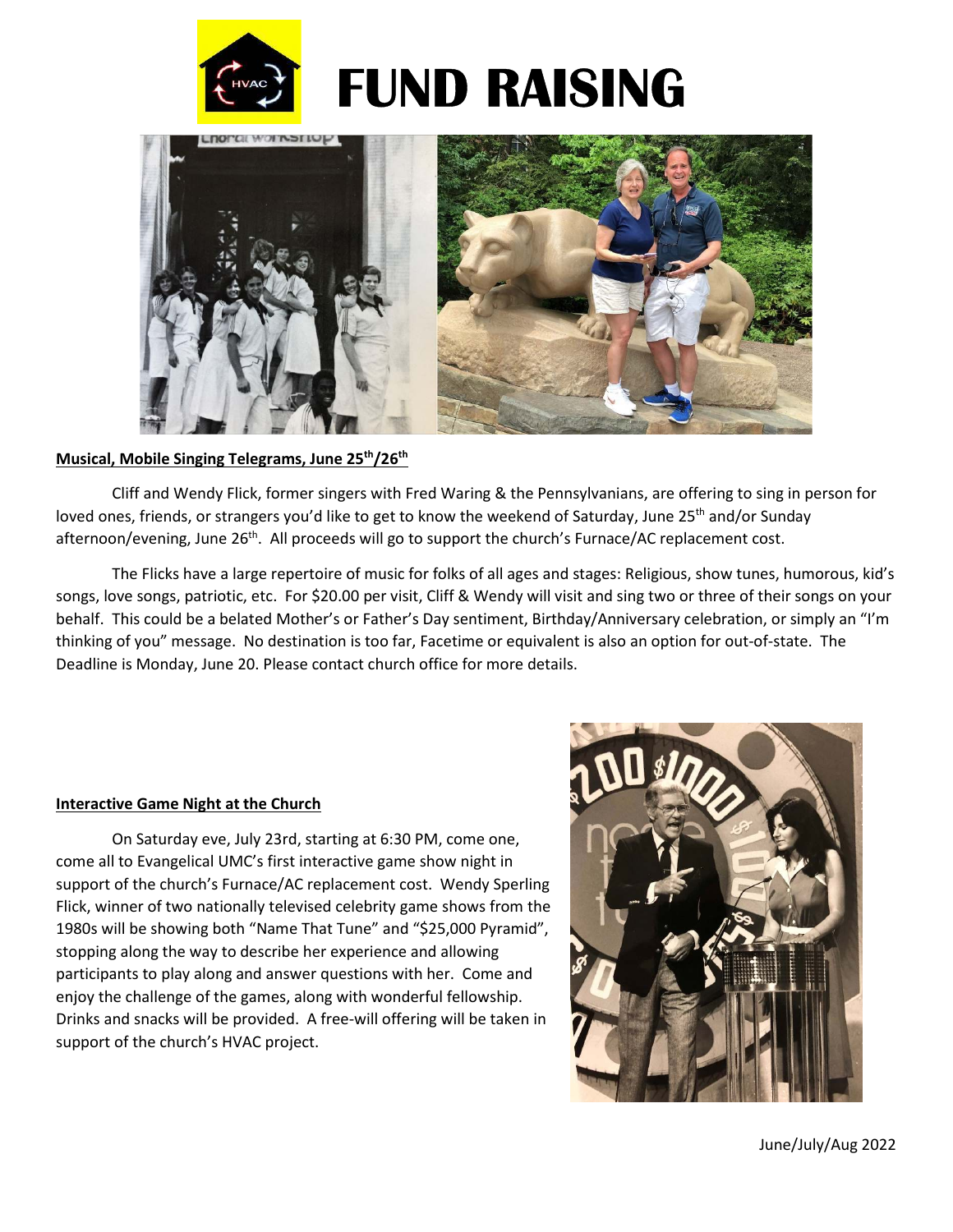

## WHAT: VBS on Water Street

## WHEN: JUNE 12 – 15, 2022

6:00 TO 7:30PM

### WHERE: EVANGELICAL UMC,

### 157 E. WATER ST., MIDDLETOWN

### WHO: EVAN & PRESBYTERIAN CONGREGATION

- Each night a light meal will be served
- Bread baking
- STEM night
- Music night
- Craft night

Sign up herehttps://www.eumch.org/files/pdfs/forms/2022\_vbs\_registration\_fillable.pdf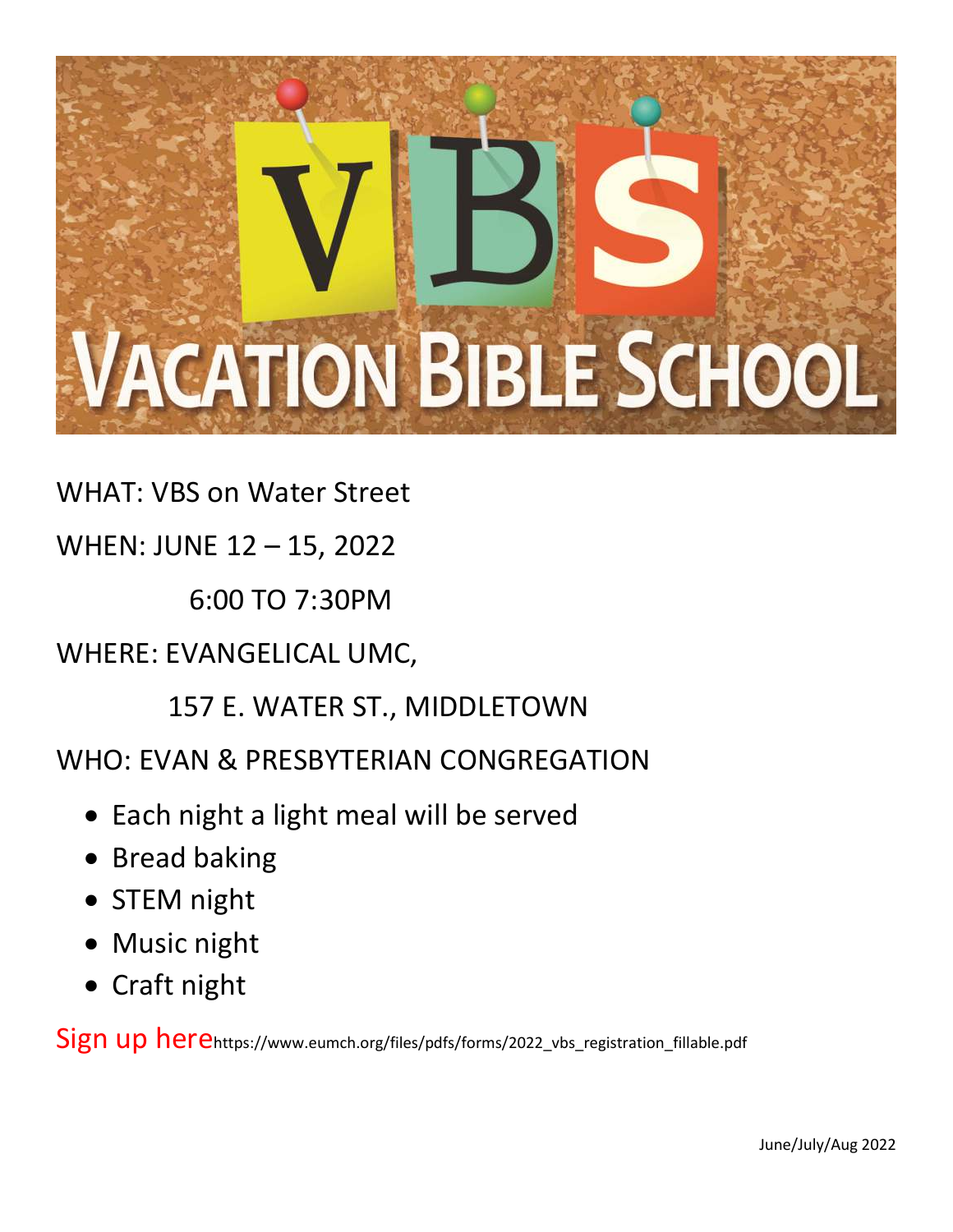Evan – the church behind Turkey Hill. Evan – the church at the corner of Spruce & Water Streets. That's Evangelical United Methodist. What's inside? People People who are seekers. People who are learning. Ordinary people People who are sinners. People who are forgiven. People called Christians. People who worship God. People who are your neighbors. Christians wanting to make a difference. Make a difference in ourselves. Make a difference in our family. Make a difference in our town. Make a difference in the world! Evan – the church behind Turkey Hill. We're more than that! Come and see.

I came and saw. I was a seeker. The seeker found Jesus. The seeker found that Jesus forgives sin. The seeker said to God, "I sinned." God said, "Come, I forgive sin." The seeker was forgiven. God said, "Come and learn about my Son." I came; I found peace. Then I found more. I found a new kind of life – eternal life. I found a family. The family teaches me, loves me, helps me grow in faith. There's more, come and see. We're more than just the church behind Turkey Hill. As Nathanael said to Philip (John 1:46) "Come and see."

By Sue Neiman May 2022